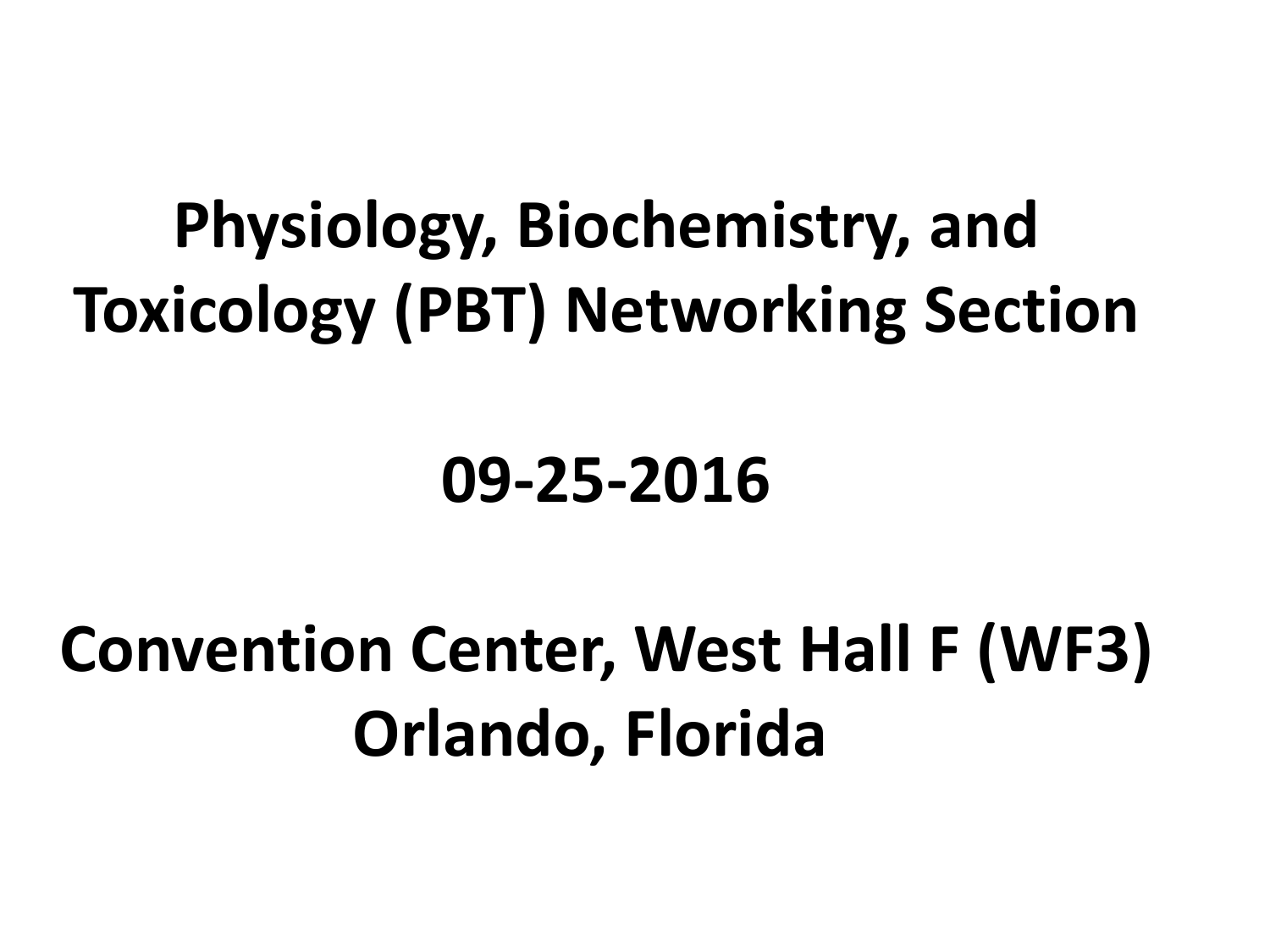### **Agenda**

- **11:30 am** Reception
- **12:30 am** Introduction Nannan Liu
- **12:40 pm** Presentations
- **12:40 pm** The Taming of the Symbiont: Insect Exploitation of Microorganisms from a Physiological Perspective. **Angela E Douglas**, Cornell University.
- **1:10 pm** Mimetic analogs of neuropeptides as rational tools in the development of pest insect management - **Ronald Nachman**, USDA-ARS.
- **1:30 pm** Leveraging natural genetic variation to identify molecular mechanisms of cold tolerance. **Nicholas Teets,** University of Kentucky.
- **1:50 pm** Break

**2:00 pm** PBT Business meeting **Recognition** - Peter Jensen **Governing Board Report** - Carol Anelli **Treasurer Report** - Richard Mankin **ESA Science Policy Statement Development** - Qisheng Song **PBT Award Committee Report and Expectations -** Josh Benoit **New Business** - Blair Siegfried leads the discussion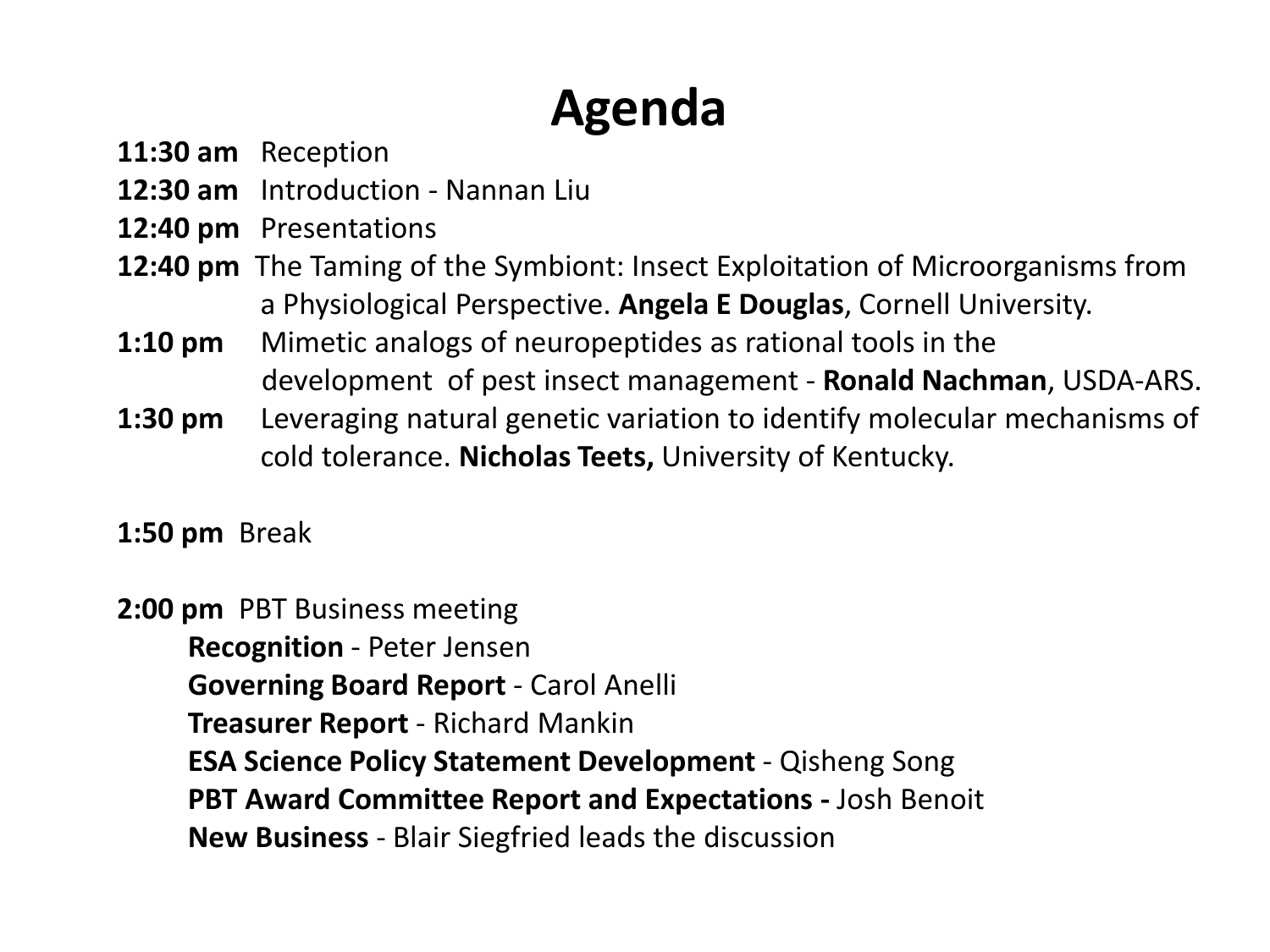### **PBT Governing Board 2016**

President: Nannan Liu Vice President: Peter Jensen Vice President Elect: Blair Siegfried Past President: Qisheng Song Treasurer: Richard Mankin ESA Gov Board Rep: Carol Anelli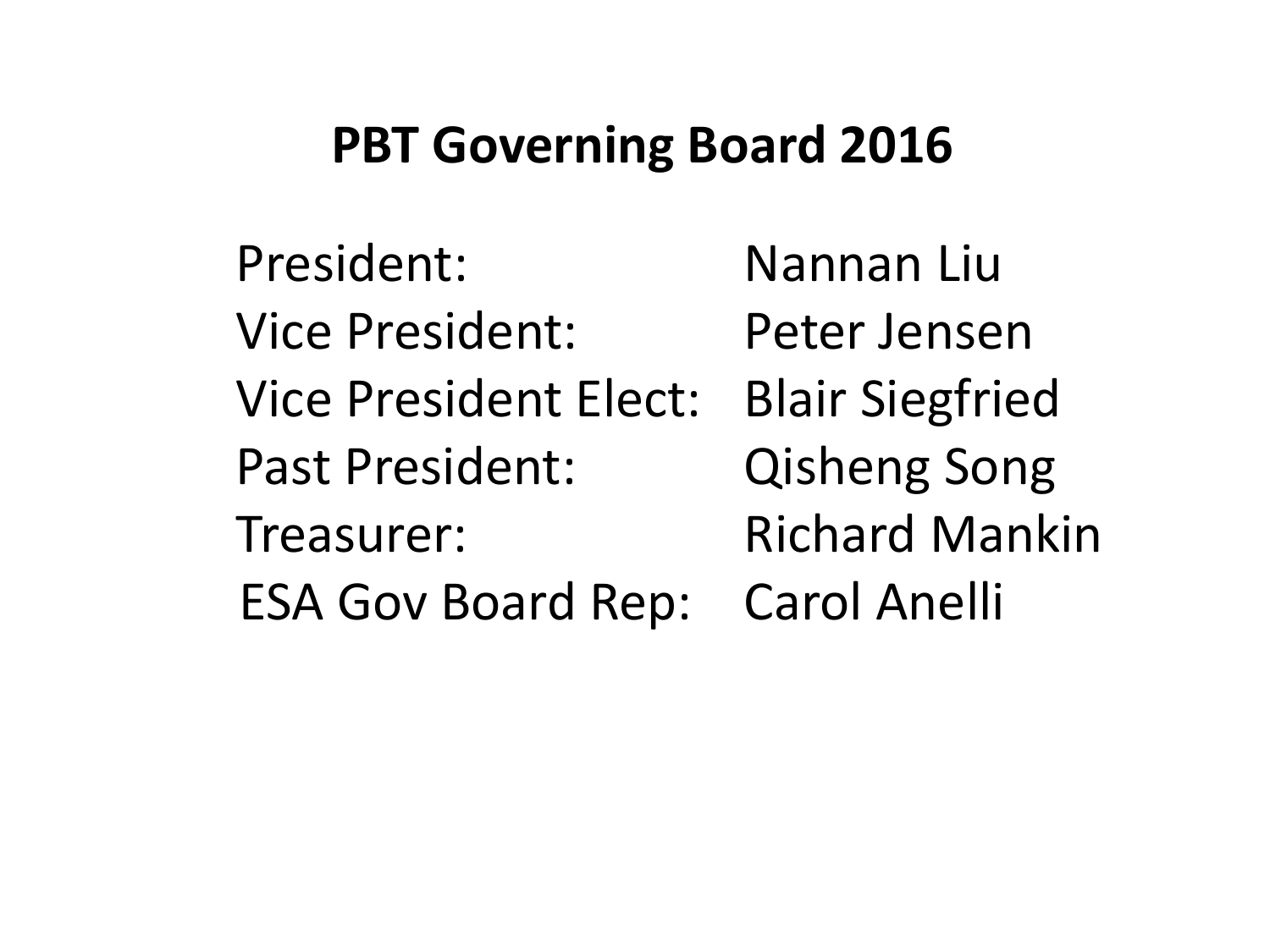## **Presentations**

The Taming of the Symbiont: Insect Exploitation of Microorganisms from a Physiological Perspective. **Angela E Douglas**, Cornell University.

Mimetic analogs of neuropeptides as rational tools in the development of pest insect management - **Ronald Nachman**, USDA-ARS.

Leveraging natural genetic variation to identify molecular mechanisms of cold tolerance. **Nicholas Teets,** University of Kentucky.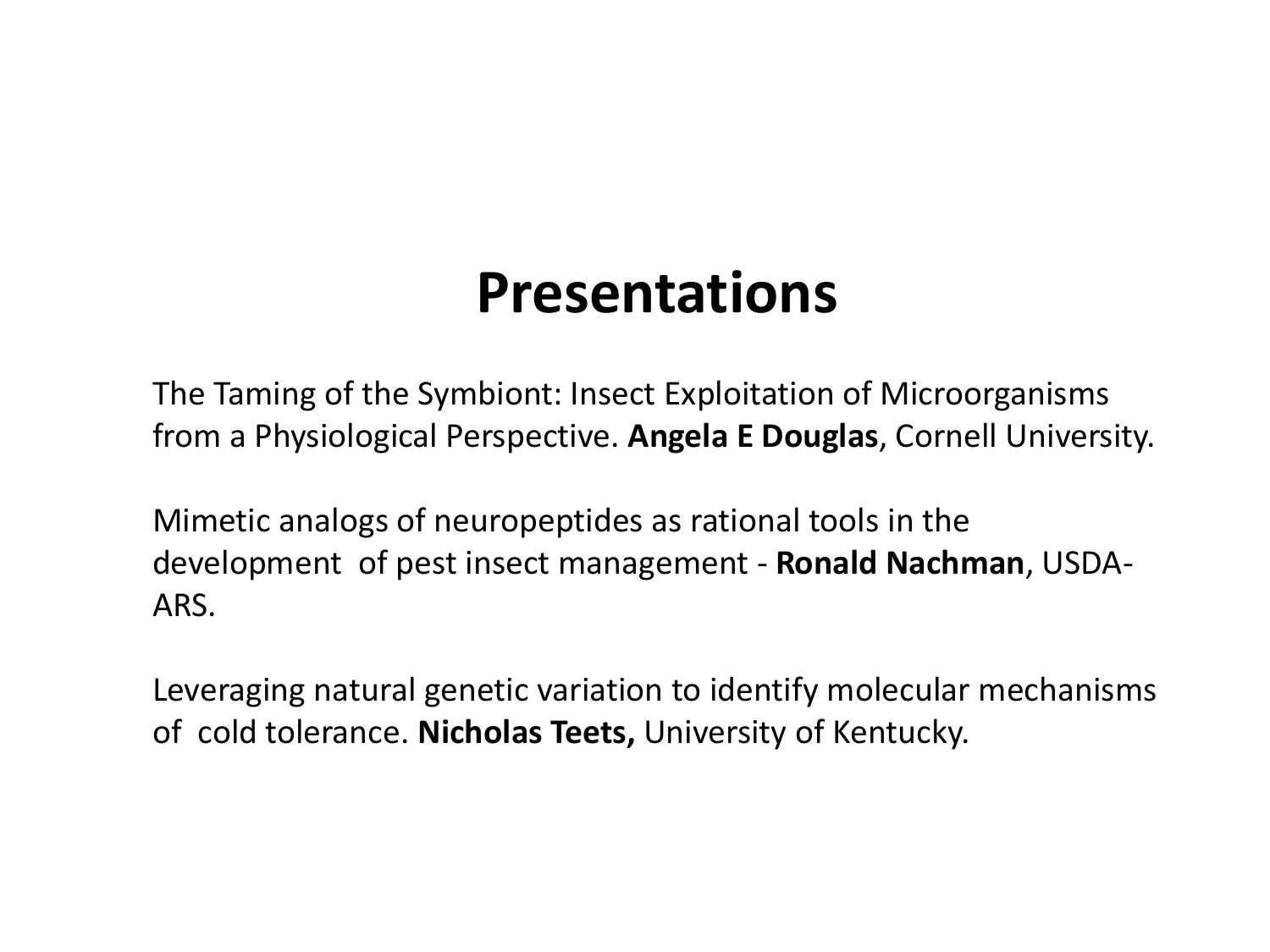### **PBT Members Who Won Awards in 2016**

**Gerhard Gries** (Simon Fraser University) **-** ESA Professional Award - Recognition Award in Insect Physiology, Biochemistry, & Toxicology

**Adrian A. Smith (**North Carolina Museum of Natural Sciences) **-** STEP Early Career Professional Awards

**Nicholas Teets (**University of Kentucky) **-** STEP Research Award

**Ronald Nachman (**Southern Plains Agricultural Research Center, USDA, Texas) **–** Fellow 2016

**Leslie Pick** (University of Maryland) – Fellow 2016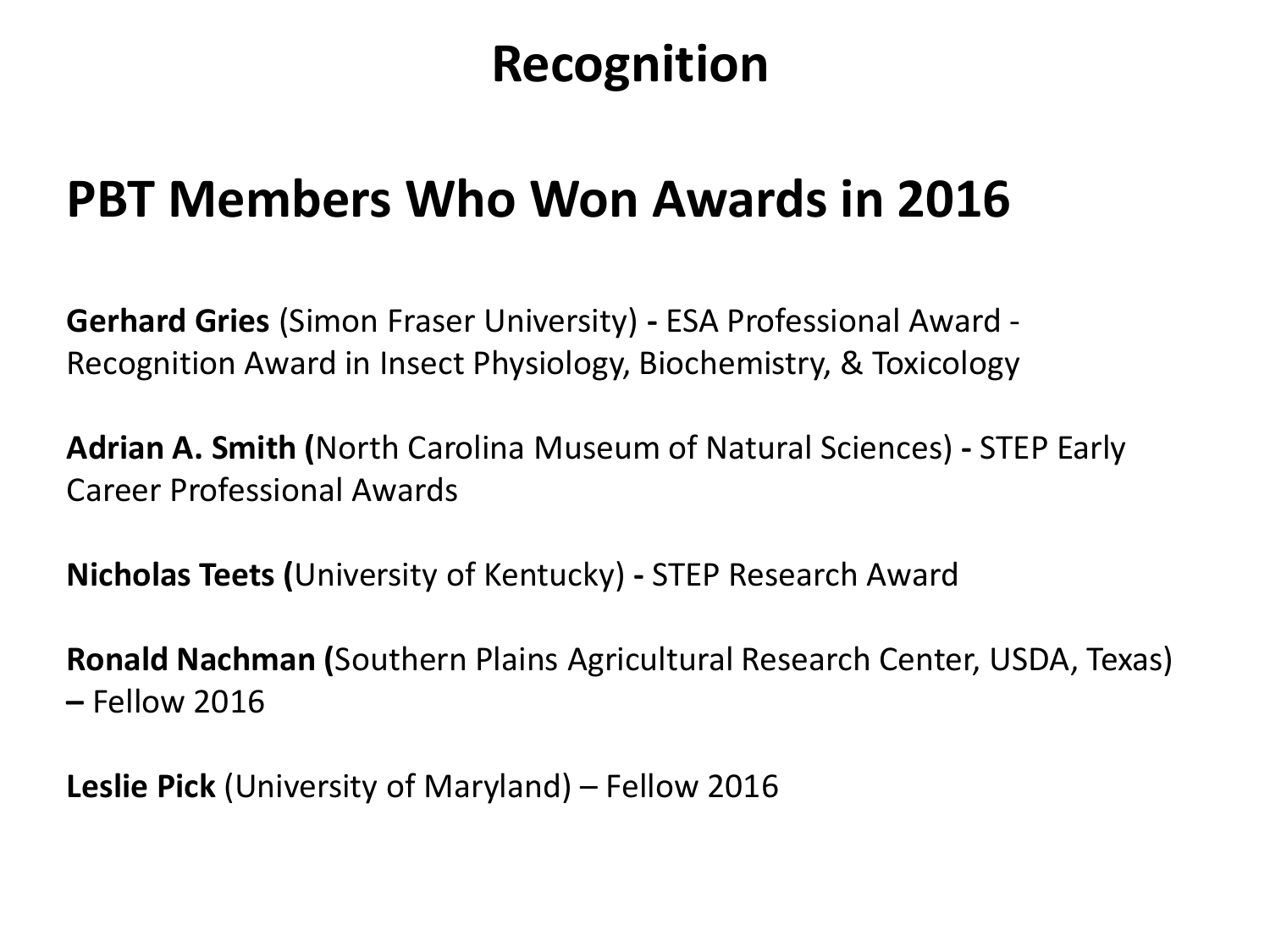### **PBT Vice President-Elect 2017 -** David O'Brochta

# **PBT Incoming Vice-President Elect for 2018**

**-** Dr. Kun Yan Zhu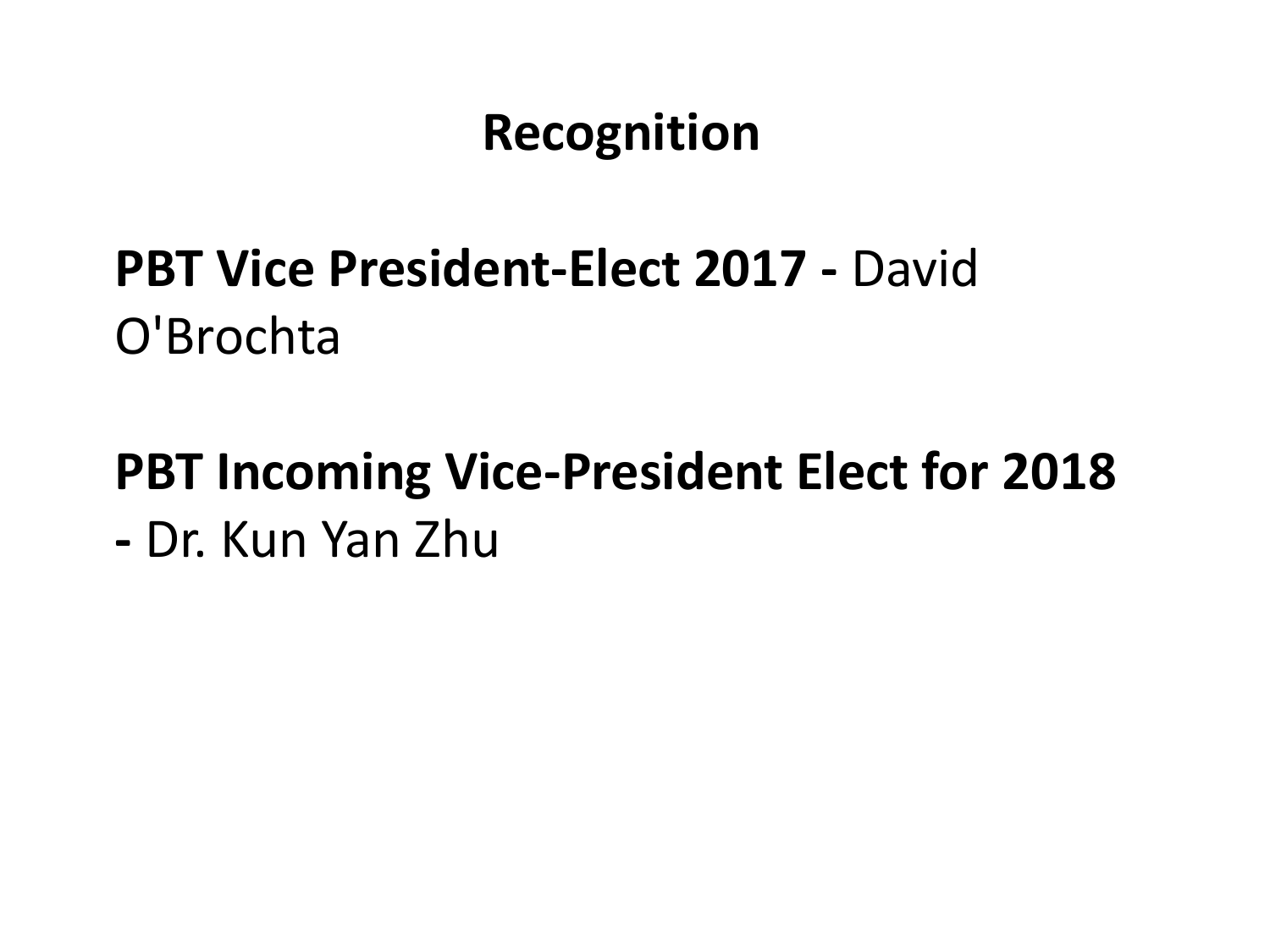### **PBT Representatives in ESA Standing Committees**

| <b>Committee</b>                                                  | <b>Name</b>                | <b>Start Dt</b> | <b>End Dt</b> |
|-------------------------------------------------------------------|----------------------------|-----------------|---------------|
| <b>Meeting Program Committee</b>                                  | Dr. Nannan Liu             | 11/19/14        | 09/30/16      |
| <b>Meeting Program Committee</b>                                  | Dr. Peter Jensen           | 11/19/15        | 09/30/17      |
| <b>Meeting Program Committee</b>                                  | Dr. Blair Siegfried        | 12/15/16        | 09/30/18      |
| <b>Awards &amp; Honors Committee</b>                              | Dr. Fang Zhu, Dr.          | 12/15/16        | 09/30/18      |
|                                                                   | <b>Josh Benoit</b>         |                 |               |
| <b>Education &amp; Outreach Committee</b>                         | <b>Dr. Florence Dunkel</b> | 11/19/14        | 11/15/17      |
| <b>Certification Corporation Governing Board Dr. Carol Anelli</b> |                            | 11/19/14        | 11/15/17      |
| <b>ESA Governing Board</b>                                        | Dr. Carol Anelli           | 11/19/14        | 11/15/17      |
| <b>ESA Science Policy Capability Committee</b>                    | Dr. Qisheng Song           | 02/18/16        | 11/14/18      |
| <b>Membership Committee</b>                                       | <b>Dr. Margaret Allen</b>  | 11/19/14        | 11/15/17      |
| <b>Student Affairs Committee</b>                                  | Mr. J.D. Gantz             | 11/19/16        | 09/30/18      |
| <b>Diversity and Inclusion</b>                                    | Dr. Kun Yan Zhu            | 11/19/16        | 09/30/18      |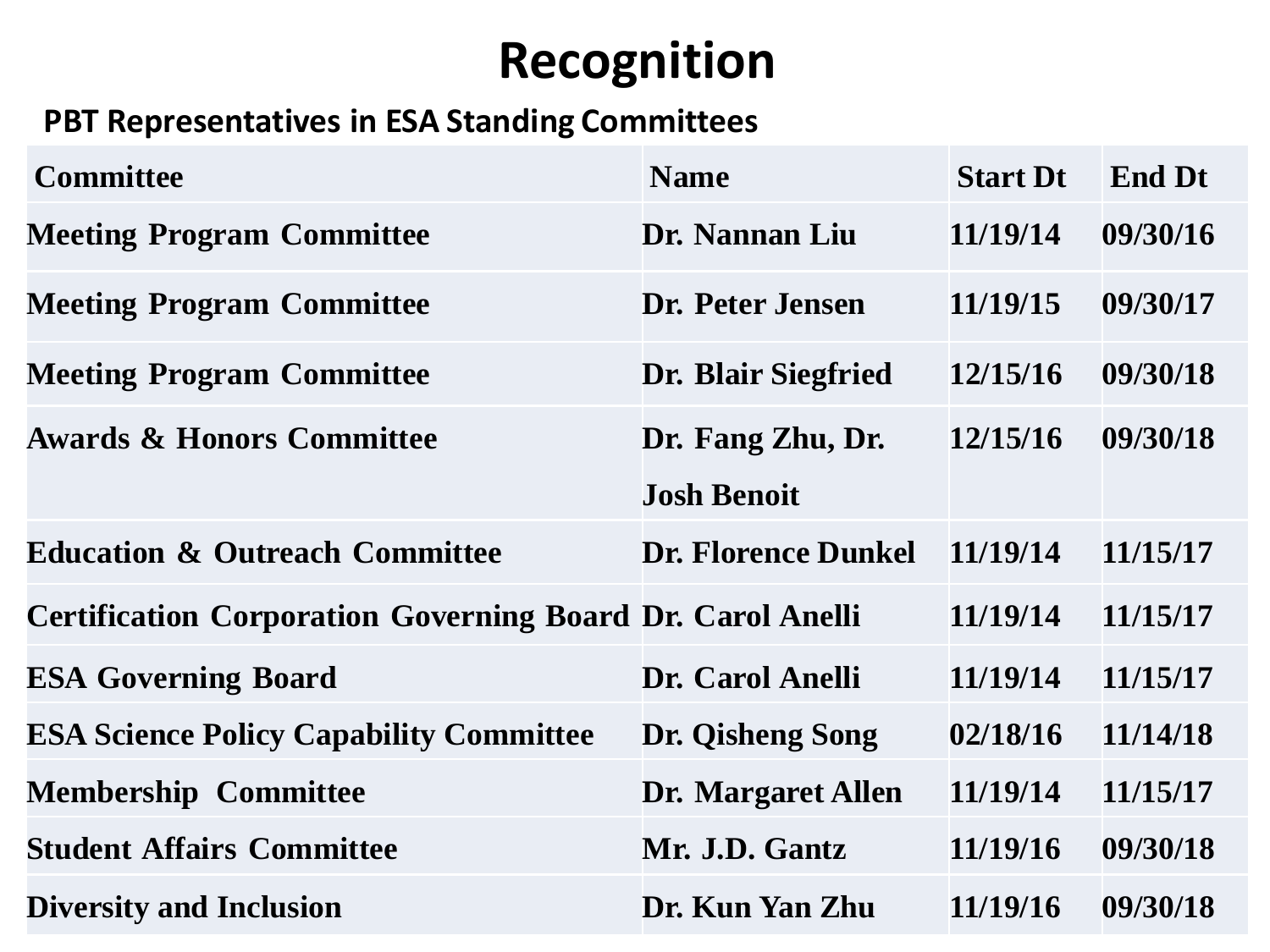### **ESA Editorial Boards Representative**

| Journal                                                         | <b>Name</b>                                 | Start Dt | End Dt   |
|-----------------------------------------------------------------|---------------------------------------------|----------|----------|
| American Entomologist Editorial Board                           | Dr. Julian Hillyer (Re-E)                   | 11/14/16 | 09/30/20 |
| Arthropod Management Test Editorial Board                       | Dr. Troy Anderson<br>Anderson) D. Anderson) | 11/14/16 | 09/30/20 |
| <b>Annals Editorial Board</b>                                   | Dr. Mark Brown (Re-E)                       | 11/14/16 | 09/30/20 |
| Journal of Economic Entomology Editorial Board                  | Dr. Xuguo Zhou                              | 11/19/14 | 11/21/18 |
| Journal of Integrated Pest Management Editorial<br><b>Board</b> | Dr. Cecillia Tamborindeguy                  | 11/19/15 | 11/21/19 |
| Journal of Medical Entomology Editorial Board                   | Dr. Joshua Benoit (Re-E)                    | 11/14/16 | 09/30/20 |
| <b>Publications Council</b>                                     | Dr. Guy Smagghe                             | 11/14/16 | 11/18/20 |
| Journal of Insect Systematics and Diversity                     | Dr. Zhou, Xuguo                             | 02/17/16 | 11/21/19 |
| Journal of Insect Science                                       | Dr. Haobo Jiang                             | 11/15/15 | 11/21/19 |
| Thomas Say Editorial Board                                      | Dr. Elizabeth F. Beckemeyer 11/19/14        |          | 11/21/18 |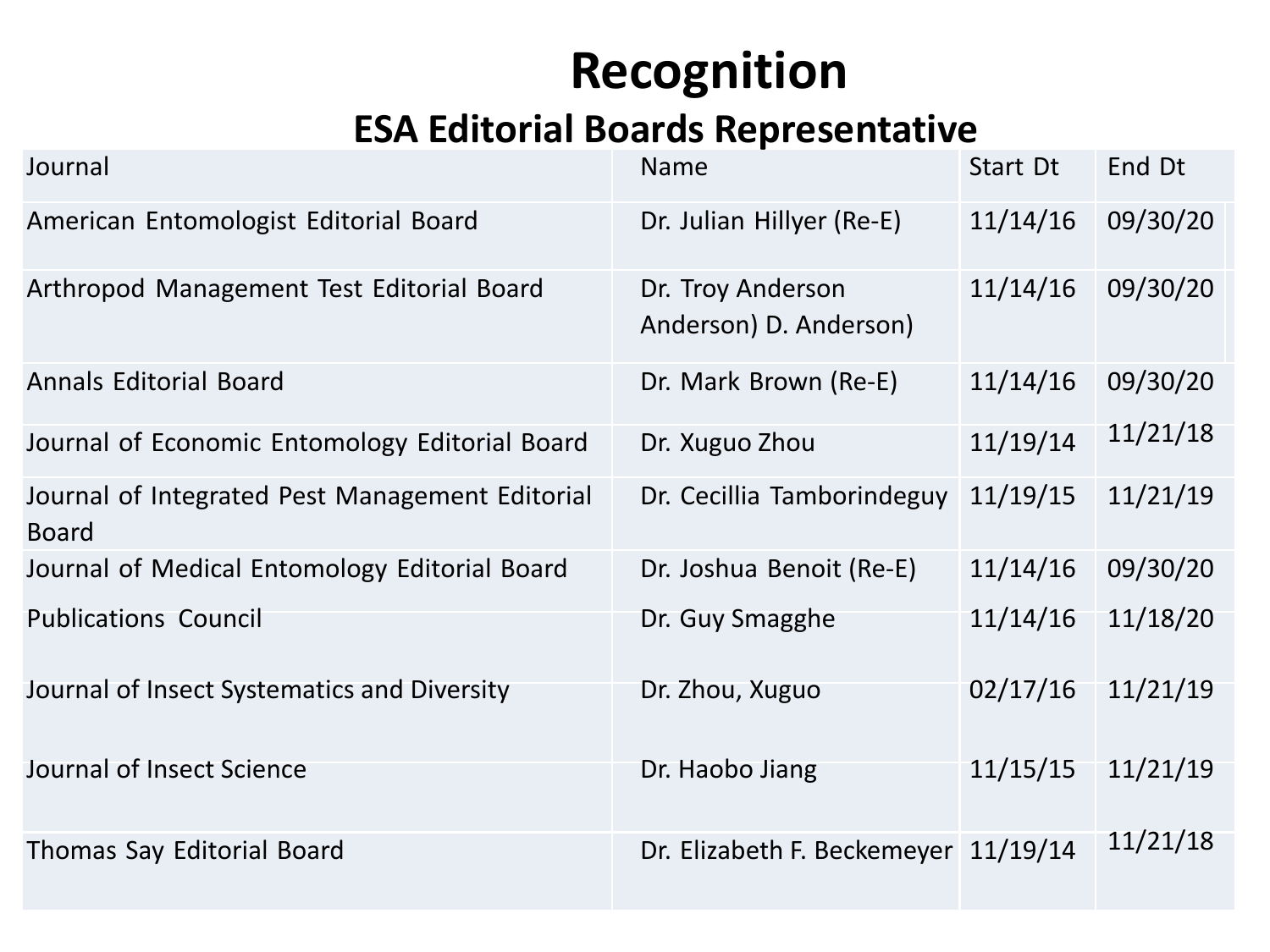### **PBT sections/sessions in ICE 2016**

**In 2016, PBT has six section, 24 sessions with a total of 331 paper (fifteen min) presentations. The section and sessions are listed below:**

| <b>Ecology and population dynamics</b>                     | Behavior; Community; Community Services;<br>Interactions; Pest Management; Power of<br><b>Prediction; Sampling</b>            |
|------------------------------------------------------------|-------------------------------------------------------------------------------------------------------------------------------|
| <b>Insect Chemical Ecology</b>                             | Attractants; Physiology; Plant Protection Original                                                                            |
| <b>Apidology, Sericulture and Social</b><br><b>Insects</b> | Management; Physiology, Genetics, and<br>Genomics; Behavior; Environmental Responses;<br>Ecology                              |
| <b>RNAi and gene expression control</b>                    | Pest Management; Interactions                                                                                                 |
| <b>Insect Immunology</b>                                   | <b>Molecular; Environment</b>                                                                                                 |
| <b>Physiology and Biochemistry</b>                         | Neurophysiology and Hormone Regulation;<br>Toxicology, Metabolism, and Nutrition;<br>Molecular/Genetics/Genomics; Fundamental |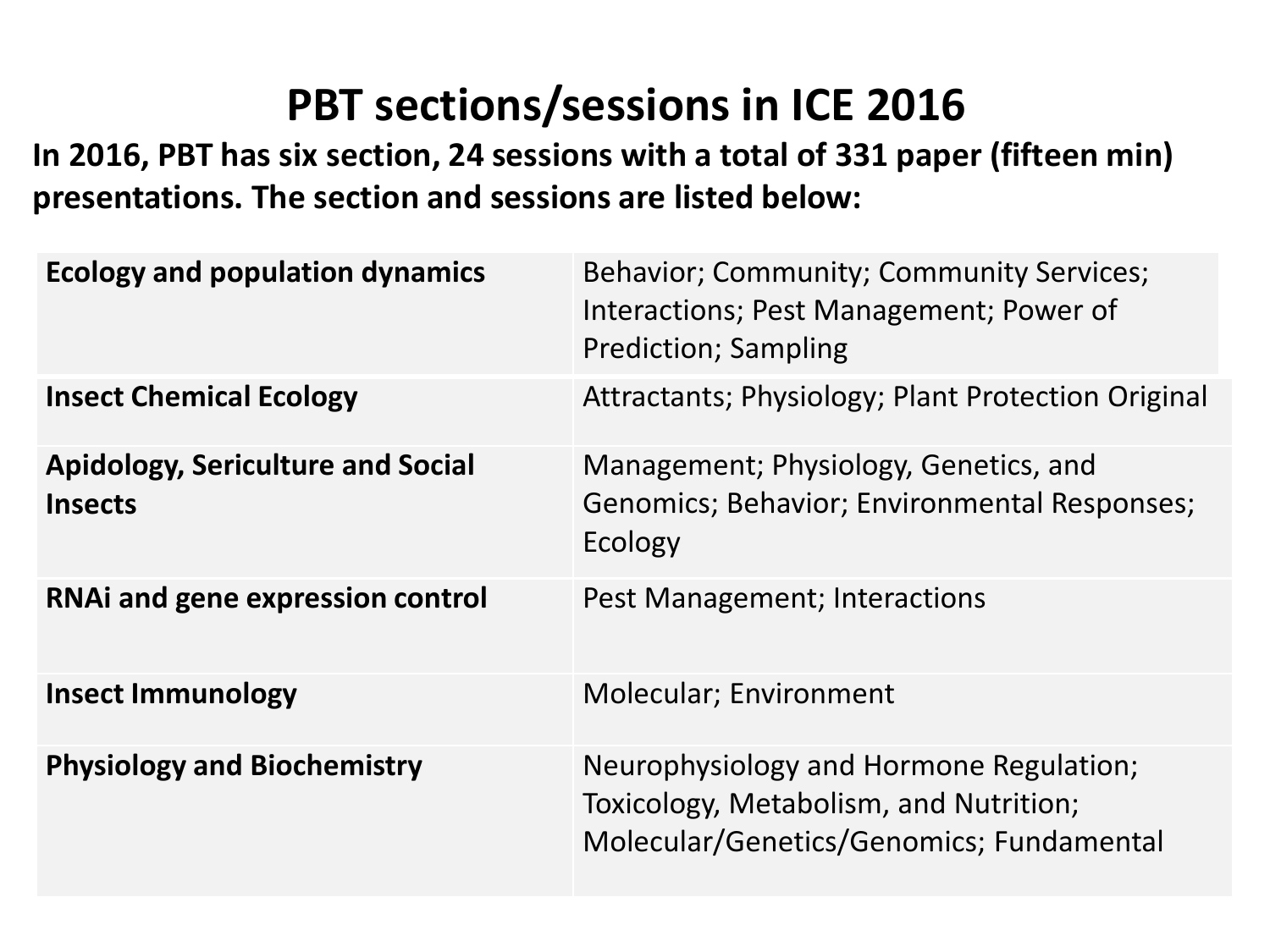### **Governing Board Report**

Carol Anelli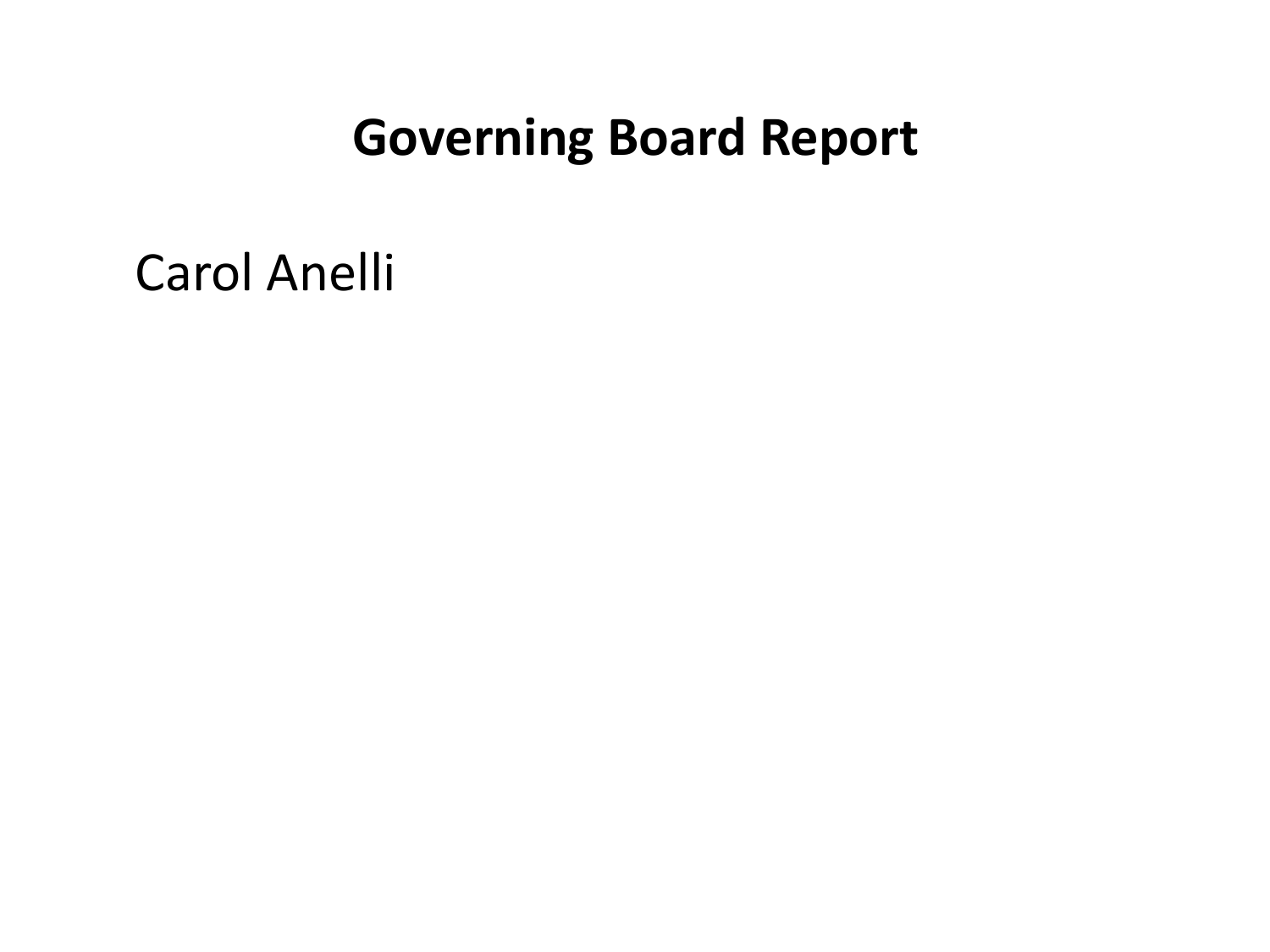### **Treasurer Report**

Richard Mankin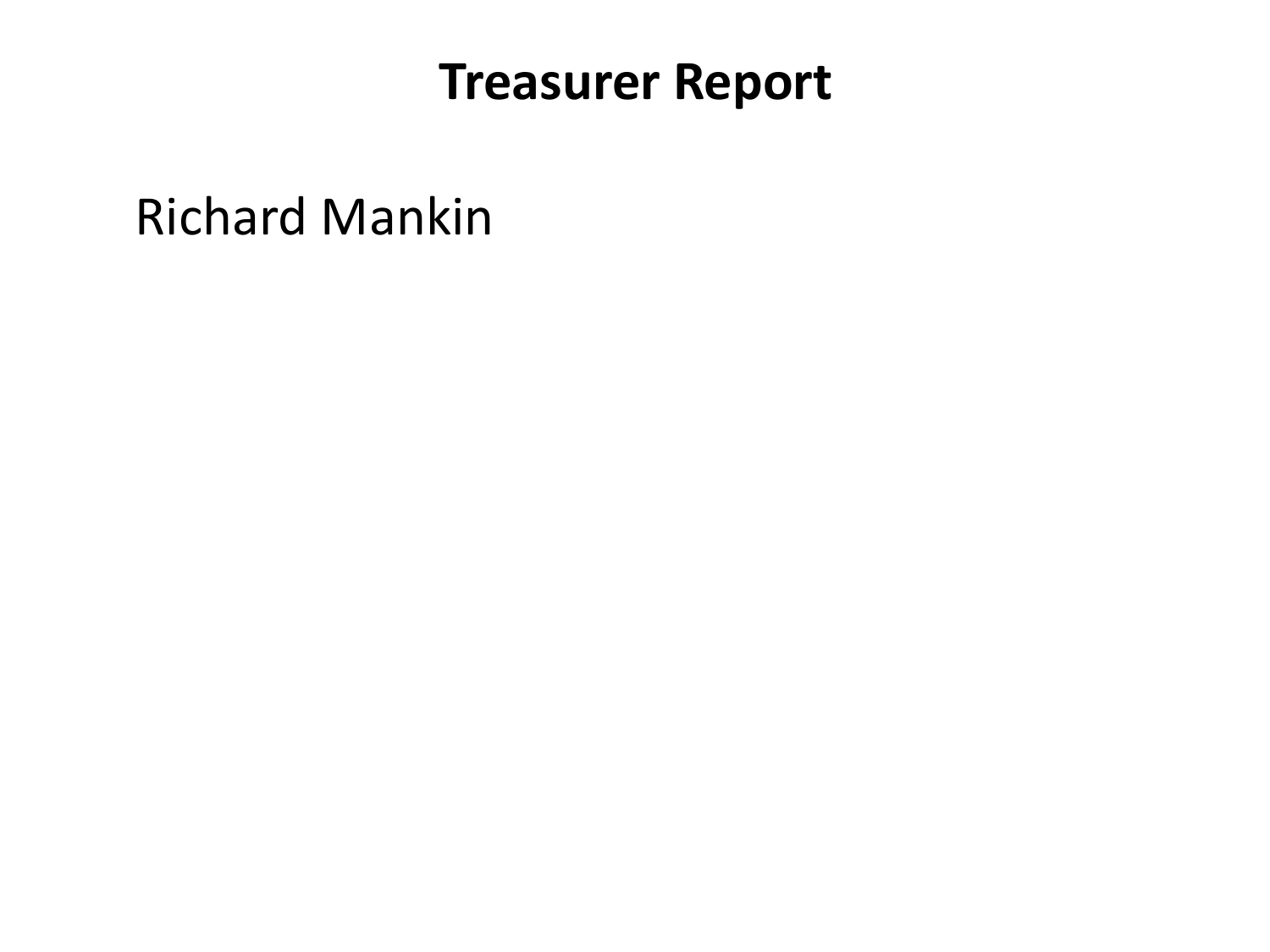### **ESA Science Policy Statement Development**

## Qisheng Song

Move PBT science in new directions (how??) through the education of Members and the adoption of new technologies with a workshop in 2017 that will promote the usefulness of biotechnology for human society (when will be exactly? Where? a team/committee for the workshop in 2017 [ the people with strong experiences in new technologies in the committee], and etc.)

 $D$ efend science with the science with the science with  $D$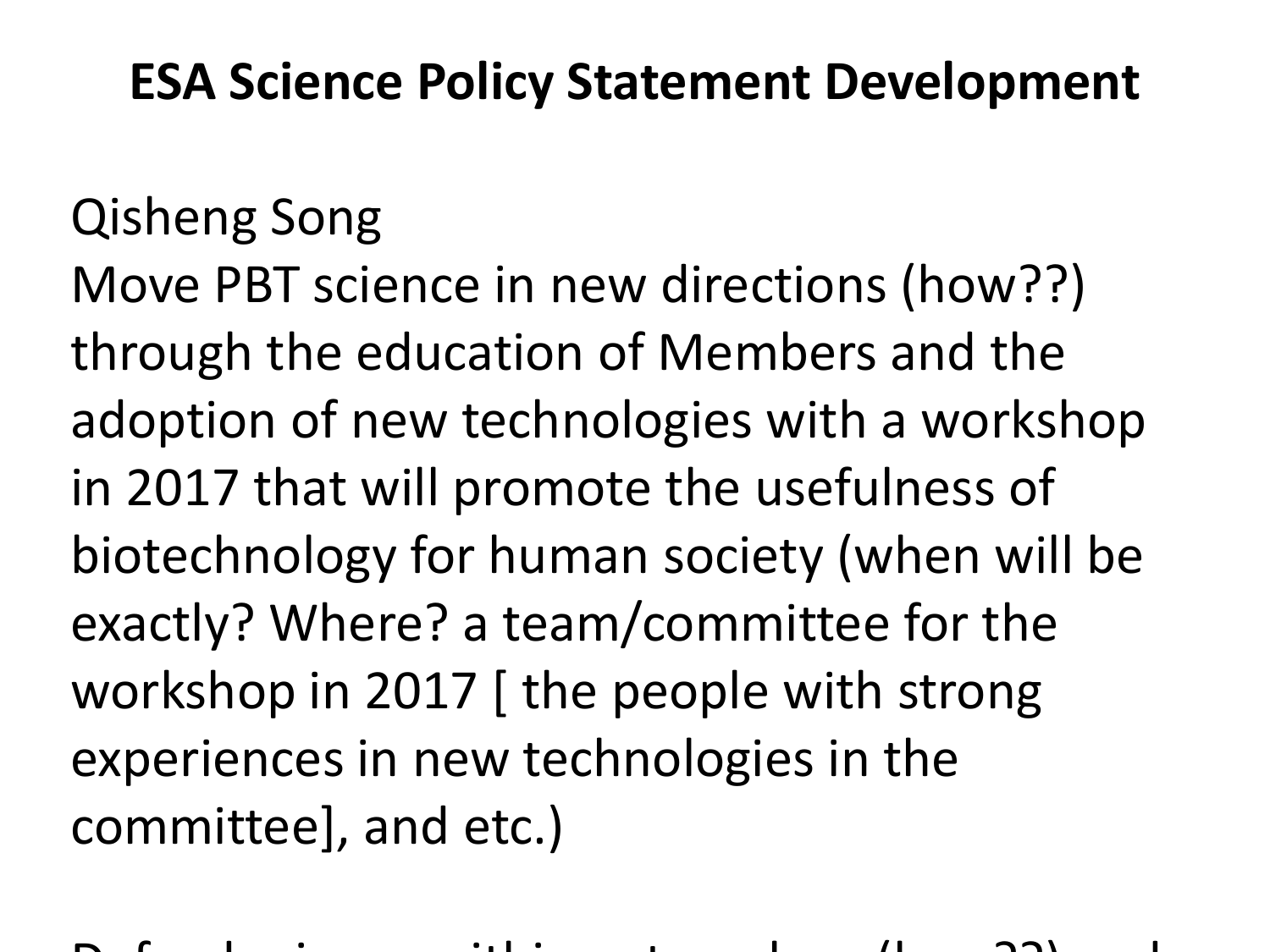### **Award nominations from the PBT Section**

### **Josh Benoit**

#### **Long version with description**

Professional Awards

#### **1. ESA Honorary member**

The purpose of Honorary Members is to emphasize the high value that the ESA places on service by its members. This award recognizes extraordinary service by ESA members who have had significant involvement in the affairs of the Society for at least 20 years.

| <b>Suggestions:</b> |  |  |  |
|---------------------|--|--|--|
|---------------------|--|--|--|

**Willing to serve as a nominator: (Circle) Yes or No** If yes, name:

#### **Short version (no descriptions)**

| PBT award suggestions for 2017 | <b>Name</b> |
|--------------------------------|-------------|
|--------------------------------|-------------|

**1. ESA Honorary member**

**Suggestion: Willing to serve as a nominator: (Circle) Yes or No**